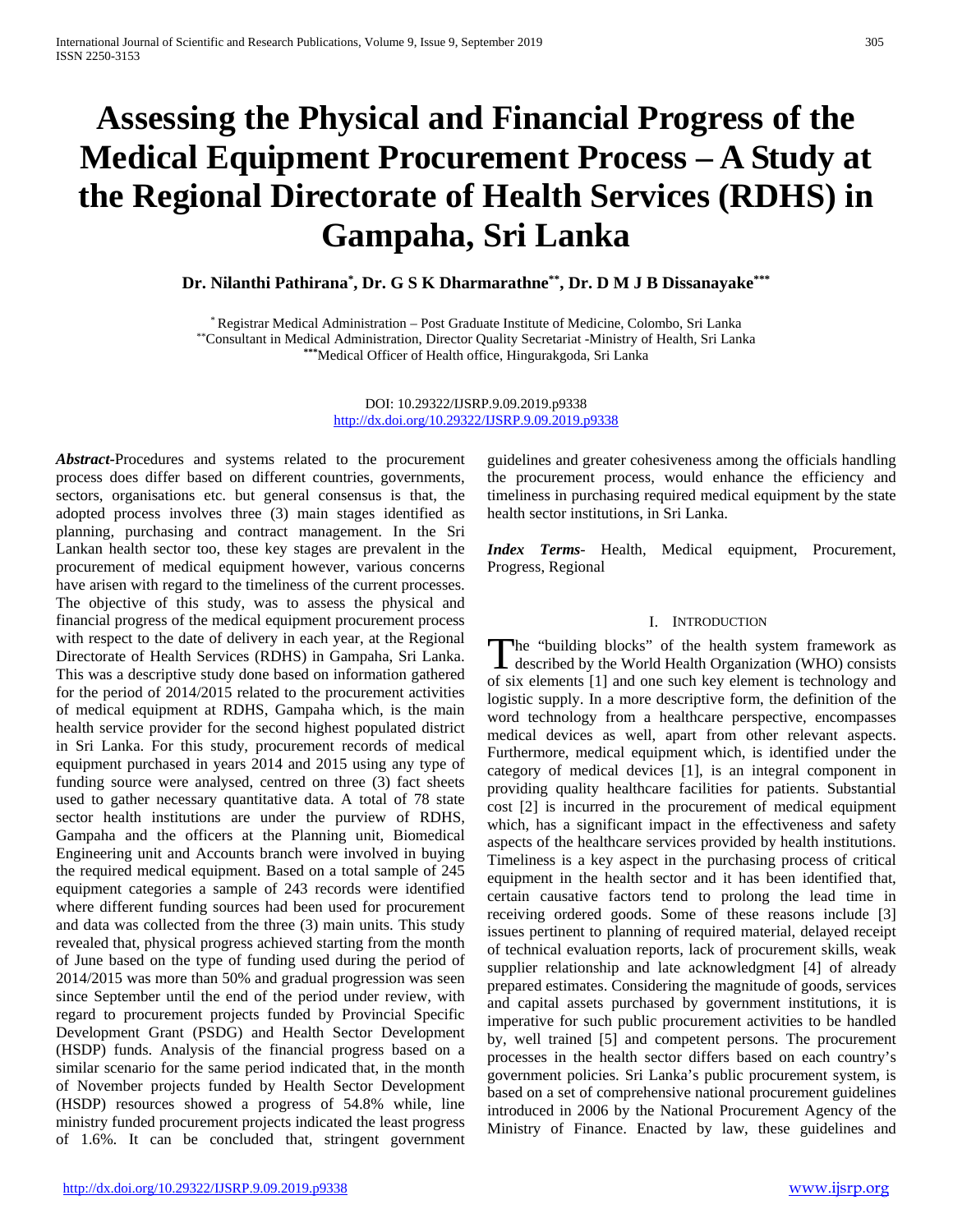manuals are applicable to all public procurement processes happening at central, provincial, regional and agency level in all government as well as semi government organisations. In Sri Lanka the Biomedical Engineering division of the Ministry of Health is accountable for the procurement, maintenance and management of medical equipment required by most of the government hospitals while the Provincial Councils also get involved in this process [6], when needed.

The procurement methods adopted in general by the provincial institutions are identified as National Competitive Bidding (NBC), limited national competitive bidding, shopping and repeat ordering [7]. There are key stakeholders and different committees which, get involved at provincial and regional level when procuring medical equipment. In this regard, the Procurement Committee (PC) should consist of a minimum number of three participants while different types of committees can be formed at departmental, ministerial and cabinet level based on the type of the government organisation and permissible monetary limit. Additionally, the Technical Evaluation Committee (TEC) which, has been set up for the evaluation of goods and services and is jointly responsible [8] with the PC in facilitating the procurement process. The formal approval of a minimum of three committee members is needed, when evaluating purchases below the threshold of (Sri Lankan Rupees) LKR 10 million. Tenders under this process are awarded only to registered suppliers with the relevant procurement entity and an invitation, is extended to the prospective bidders (or suppliers) through a newspaper advertisement [6] published well in advance or by way of a formal invite. The implementation of the Provincial Councils Act in 1989 devolved the state sector health services in Sri Lanka and accordingly the Regional Directorate of Health Services (RDHS) functions under the administrative purview of the Provincial Governor, Chief Secretary, Provincial Health Ministry and Provincial Director of Health Services [9] respectively.

# **2.** OBJECTIVES

The objective of this study, was to assess the physical and financial progress of the medical equipment procurement process with respect to the date of delivery in each year, at the Regional Directorate of Health Services (RDHS) in Gampaha, Sri Lanka.

## 3. METHODOLOGY

## *3.1. Study Area*

This was a descriptive study done on health institutions, to identify the various factors affecting the timeliness of the procurement process of selected categories of medical equipment, in state sector hospitals in Sri Lanka. Regional Directorate of Health Services Gampaha, located in the Western Province of Sri Lanka was selected as the study setting, for the period of 2014/2015. Recognised as the second highest populated district [10] in Sri Lanka with a population of 2.3 million, the RDHS Gampaha is considered as the main health service provider for the district and there is a massive demand for medical equipment by the preventive and curative health institutions in the district. There are seventy-eight (78) state sector health institutions in the district of Gampaha [11]

consisting of two (2) District General Hospitals (DHSs), three (3) Base Hospitals (BHs), eleven (11) Divisional Hospitals (DHs), forty-six (46) Preliminary Care Units (PCUs) and sixteen (16) Medical Officers of Health (MOHs).

The Planning unit, Biomedical Engineering unit and Accounts branch at RDHS, Gampaha gets involved, in the procurement process of medical equipment as shown in Figure 1 and the relevant staff have been assigned specific job roles to ensure completion of the procedures. Further, the purchasing process of the required equipment is done over a period of two (2) consecutive years and it usually starts with the requests being made in the month of March, of the current year. With these requests being prioritised and incorporated in the annual plans, the funding method for procurement is decided and sent for approval to the relevant authorities. Usually there are two (2) definite funding sources for health institutions in the Western province of Sri Lanka and these are known as Provincial Specific Development Grant (PSDG) and Provincial Development Grant (PDG). Additionally, commencing from year 2014 a special funding allocation has been arranged by the World Bank to support the provincial health sector and it is identified as the Health Sector Development (HSDP) grant. Further, line ministry funding and decentralised budgetary allocations (i.e. other funds) are also provided for procurement purposes but these sources are random and uncertain. Since year 2012, a substantial allocation of capital (funding), has been allocated to the RDHS, Gampaha, Sri Lanka for procurement of medical equipment while 32.06% had been assigned for year 2014 and 43.28% for year 2015.



Fig 1. Medical Equipment Procurement Process Map

This study was carried out over a period of nine (9) months starting from November 2015 while the data was collected during the period of April to June 2016. Furthermore, as an initial step retrospective gathering of secondary data was carried out based on available records. Ethical clearance was obtained from the Ethics Review Committee, Faculty of Medicine, University of Colombo, Sri Lanka. To comply with administrative requirements formal written permission was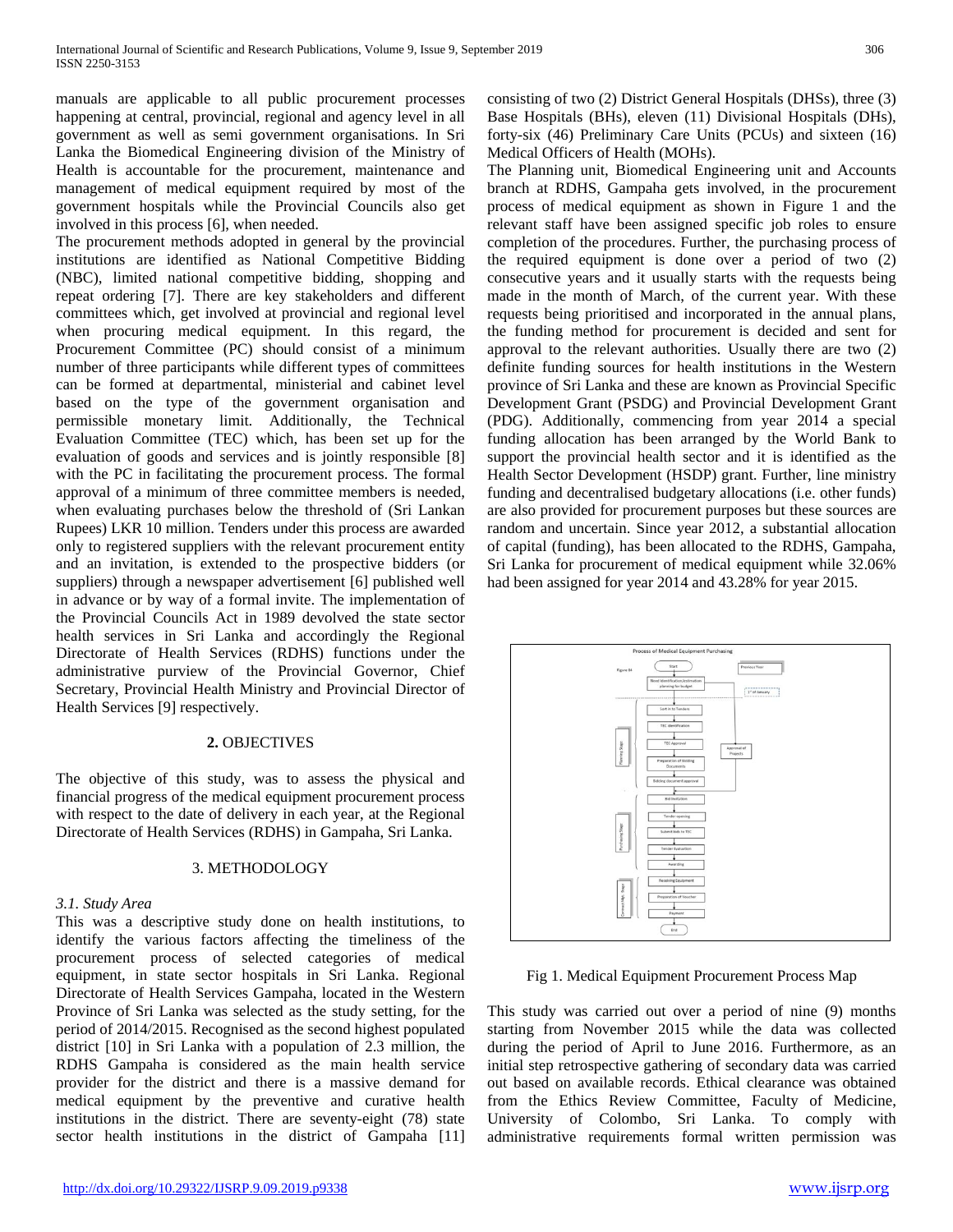obtained from the Provincial Director of Health Services, Western province and RDHS, Gampaha, Sri Lanka.

To find explanations to the identified key objective and sub objectives of this research, the overall study population consisted of two components i.e. (1) stakeholders of the procurement process and (2) records of medical equipment procured in years 2014 and 2015. To study the timeliness of the procurement process, medical records indicating details of medical equipment purchased by RDHS Gampaha using any type of funding source in 2014 and 2015, was considered. Medical records consisting a total number of two hundred and forty-three (243) equipment categories were identified based on two hundred and forty-five (245) equipment types purchased in 2014 and 2015, which provided a 99% realisation rate in required gen.

# *3.2. Study Instruments*

Pre tested, structured fact sheets were used to scrutinise the medical equipment procurement records of years 2014 and 2015 and vital quantitative data was collected for analysis. The secondary data was collected from the Planning unit (i.e. information relevant to annual plan budget and progress), Accounts branch (i.e. bill settlement details), Bio medical Engineering unit (i.e. tender details) and Biomedical stores (i.e. equipment receiving and distribution details) of the RDHS in Gampaha, Sri Lanka.

# *3.3. Study Instruments*

A particular tender comprises of several different categories of medical equipment and accordingly, each such category was considered as "one study unit", irrespective of the quantity of equipment included. Further, a particular selected category for data collection purposes did indicate the same date of procurement while, according to the location (i.e. which unit/ section of the particular health institution) of use, nine (9) sub categories were also identified. Information revealed that, four (4) types of funding sources have been used which, included (1) provincial grants (i.e. PDG and PSDG), (2) foreign funding (i.e. HSDP), (3) line ministry funding and (4) special funding or criteria based funding. Three (3) methods of purchasing medical equipment documented as (1) open tenders/ National Competitive Bidding (NCB), (2) shopping and (3) limited quotation were adopted during years 2014 and 2015, by the staff at RDHS, Gampaha, Sri Lanka.

# *3.4. Measures*

For operational definition purposes procurement year was considered as the "current year" and the previous year was not considered since the time frame remained same, with regard to identification of equipment purchasing and making annual plans. It should be noted that, this premise does not have any effect on the monitoring and evaluation phases of the procurement process for both years. Table 1 defines the three (3) main stages of planning, purchasing and contract management, along with the sub stages and the time period of operationalization relevant to the procurement procedure adopted by RDHS, Gampaha.

TABLE I: Identified stages of the procurement process of medical equipment and operationalization of time taken for each sub stage

| <b>Stage</b>                                                                                                                              | Operationalization                            |                         |  |  |  |  |  |
|-------------------------------------------------------------------------------------------------------------------------------------------|-----------------------------------------------|-------------------------|--|--|--|--|--|
|                                                                                                                                           | Date of commencement                          | Date of completion      |  |  |  |  |  |
| <b>Planning stage</b>                                                                                                                     |                                               |                         |  |  |  |  |  |
| (Defined as the time taken from $Ist$ of January of the current year to<br>the date of the bidding document approved by the Tender board) |                                               |                         |  |  |  |  |  |
| Approval of                                                                                                                               | 1 <sup>st</sup> of January<br>Date of project |                         |  |  |  |  |  |
| project                                                                                                                                   |                                               | approval                |  |  |  |  |  |
| Sorting into                                                                                                                              | 1 <sup>st</sup> of January                    | Date of finalising into |  |  |  |  |  |
| tenders                                                                                                                                   |                                               | tenders                 |  |  |  |  |  |
| <b>TEC</b>                                                                                                                                | Date of finalising into                       | Date of TEC             |  |  |  |  |  |
| identification                                                                                                                            | tenders                                       | nomination              |  |  |  |  |  |
| <b>TEC</b>                                                                                                                                | Date of TEC nomination                        | Approval date of TEC    |  |  |  |  |  |
| approval                                                                                                                                  |                                               | by PDHS                 |  |  |  |  |  |
| <b>Bidding</b>                                                                                                                            | Approval date of TEC by                       | Date of completion of   |  |  |  |  |  |
| document                                                                                                                                  | <b>PDHS</b>                                   | preparation of bidding  |  |  |  |  |  |
| preparation                                                                                                                               |                                               | documents               |  |  |  |  |  |
| <b>Bidding</b>                                                                                                                            | Date of completion of                         | Tender board approval   |  |  |  |  |  |
| document                                                                                                                                  | preparation of bidding                        | for document            |  |  |  |  |  |
| approval                                                                                                                                  | documents                                     |                         |  |  |  |  |  |
| Approval of                                                                                                                               | 1 <sup>st</sup> of January                    | Date of project         |  |  |  |  |  |
| project                                                                                                                                   |                                               | approval                |  |  |  |  |  |

## **Purchasing stage**

*(Defined as the time taken from the date of bidding document approval to the date of awarding the contract to the supplier)*

| <b>Bid</b>           | Tender board approval for | Calling for bids      |  |  |
|----------------------|---------------------------|-----------------------|--|--|
| invitation           | document                  |                       |  |  |
| <b>Tender</b>        | Calling for bids          | Opening of tenders    |  |  |
| opening              |                           |                       |  |  |
| <b>Submit bids</b>   | Opening of tenders        | Receiving bids by TEC |  |  |
| to TEC               |                           |                       |  |  |
| <b>Tender</b>        | Receiving bids            | Finish evaluation     |  |  |
| evaluation           |                           |                       |  |  |
| Awarding             | Finish evaluation         | Awarding the contract |  |  |
| <b>Bid</b>           | Tender board approval for | Calling for bids      |  |  |
| invitation           | document                  |                       |  |  |
| $\sim$ $\sim$ $\sim$ |                           |                       |  |  |

**Contract Management stage**

*to the date of receiving medical equipment)*

| <b>Receiving</b><br>equipment    | Awarding the contract  | Receipt of equipment   |
|----------------------------------|------------------------|------------------------|
| <b>Preparation</b><br>of voucher | Receipt of equipment   | Preparation of voucher |
| <b>Payment</b>                   | Preparation of voucher | Payments               |
| <b>Receiving</b><br>equipment    | Awarding the contract  | Receipt of equipment   |

*<sup>(</sup>Defined as the time taken from awarding the contract to the supplier*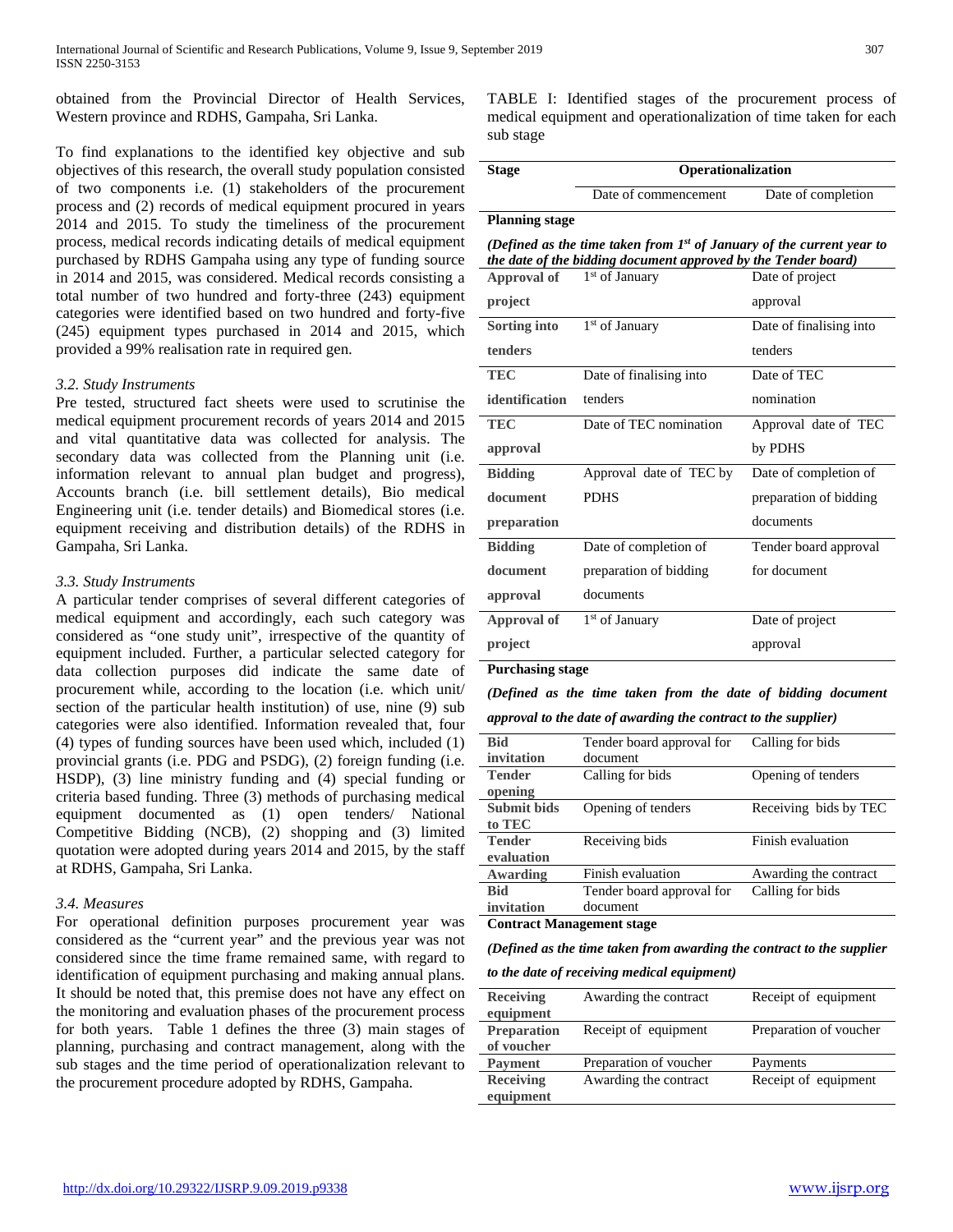Procurement of medical equipment is monitored by the Western provincial health ministry as per two key pre-determined indicators identified as (1) physical progress and (2) financial progress.

Table 2 describes the assessment criteria of measuring the progress adopted by the Western province, Sri Lanka with regard to procurement

TABLE II: Assessment criteria of Physical and Financial progress of projects (supplies) in the Western province

| Code         | <b>Perce</b><br>ntage<br>$\frac{0}{0}$ | <b>Physical progress</b><br>detail             | <b>Financial progress</b>                      |  |  |  |
|--------------|----------------------------------------|------------------------------------------------|------------------------------------------------|--|--|--|
| $\Omega$     |                                        | <b>Not commenced</b>                           | <b>Amount of</b>                               |  |  |  |
| $\mathbf{A}$ | $0 - 20$                               | Need<br>identification/Esti<br>mating/Approval | money spent<br>x100%<br><b>Amount of money</b> |  |  |  |
| B            | 21-50                                  | Tender calling/<br>Selecting                   | allocated                                      |  |  |  |
| C            | 51-70                                  | <b>Order placing</b>                           |                                                |  |  |  |
| D            | 71-99                                  | <b>Receiving goods</b>                         |                                                |  |  |  |
| $\bf H$      | 100                                    | <b>Received but not</b><br>paid                |                                                |  |  |  |
| T            | 100                                    | <b>Payments</b><br>completed                   |                                                |  |  |  |
| 0            |                                        | <b>Problem arisen</b>                          | <b>Problem arisen</b>                          |  |  |  |

## 4. RESULTS AND DISCUSSION

Purchasing of selected categories of medical equipment for the period of 2014/15 was analysed, based on the funding sources and were identified on a calendar year basis. Information relevant to year 2014, indicated a total number of 113 medical equipment had been distributed and a quantity of 130 in year 2015, as the total for years 2014/15 amounted to 243. HSDP has been the main funding source for the procurements, with 41.6% (n=47) of the funds used in year 2014 and  $54.6\%$  (n=71) used in 2015. Relating to the allocation of funds for distribution of "selected medical equipment based on the source of funding" it revealed that, the total allocation for year 2014 was LKR 95.02 million and for 2015 it was LKR 264.85 million, with the total amounting to LKR 359.87 million. The allocation of funds indicated that, HSDP has funded 49.5% (LKR 189.02 million) in year 2015 and has been the largest funding source (60.9%) in 2014 as well. In addition, the allocation based on the type of funding source for the period under review was 29 tenders in 2014 and 39 tenders in 2015, with a total of 68 for years 2014/15. During this period one third  $(n=22)$  of the total tenders were funded by PDG. A total number 2159 equipment had been purchased during the period of analysis, with the highest amount of 1350 procured in year 2015. Major funding source had been HSDP (n=1331) followed by PDG (n=594). Based on the type of funding, in year 2014 the main method adopted (94.7%) for tendering had been NCB (n=107) and HSDP was the key funding source with an allocation of 41.6% (n=47). A similar outcome was seen in year 2015 as well, with the main implemented mode of tendering being NCB (83.1%) to procure a quantity of 108 medical equipment and the major funding source had been HSDP (54.6%) to procure a quantity of 71 needed equipment. needed

| TABLE III: Physical progress according to the funding source |  |  |  |
|--------------------------------------------------------------|--|--|--|
| for the period of year $2014/2015$                           |  |  |  |

| Fundi      | Year 2014 & 2015 |      |      |      |         |            |      |
|------------|------------------|------|------|------|---------|------------|------|
| ng         |                  |      |      |      |         |            |      |
| sourc<br>e | Jun<br>e         | July | Aug  |      | Sep Oct | <b>Nov</b> | Dec  |
|            |                  |      |      |      |         |            |      |
| <b>PDG</b> | 23.4             | 31.9 | 41.6 | 51.1 | 58.1    | 71.5       | 100. |
|            | $\%$             | $\%$ | $\%$ | $\%$ | $\%$    | $\%$       | 0%   |
| <b>PSD</b> | 39.9             | 48.7 | 62.7 | 73.0 | 82.4    | 87.4       | 100. |
| G          | $\%$             | %    | $\%$ | $\%$ | $\%$    | $\%$       | 0%   |
| <b>HSD</b> | 40.6             | 44.0 | 64.8 | 77.2 | 81.7    | 90.8       | 100. |
| P          | $\%$             | $\%$ | $\%$ | %    | $\%$    | $\%$       | 0%   |
| Line       |                  |      |      |      |         |            |      |
| Minis      | 2.9              | 5.3  | 13.4 | 18.1 | 32.4    | 62.1       | 100. |
| try        | %                | $\%$ | $\%$ | $\%$ | $\%$    | $\%$       | 0%   |
| Funds      |                  |      |      |      |         |            |      |
| Other      | 18.2             | 27.9 | 35.4 | 52.5 | 74.2    | 76.3       | 100. |
|            | %                | %    | $\%$ | $\%$ | $\%$    | %          | 0%   |
|            | 25.0             | 31.5 | 43.6 | 54.4 | 65.7    | 77.6       | 100. |
| Total      | $\%$             | $\%$ | $\%$ | $\%$ | $\%$    | $\%$       | 0%   |

Analysing physical progress based on the type of funding used during the period of 2014/2015 commencing the month of June showed that, more than 50% gradual progress has been achieved since September, with regard to projects funded by PSDG and HSDP. However, as shown in table III, Figure 2, the physical progress achieved on projects funded by line ministry remained very much less than 50% from June to October. Overall projects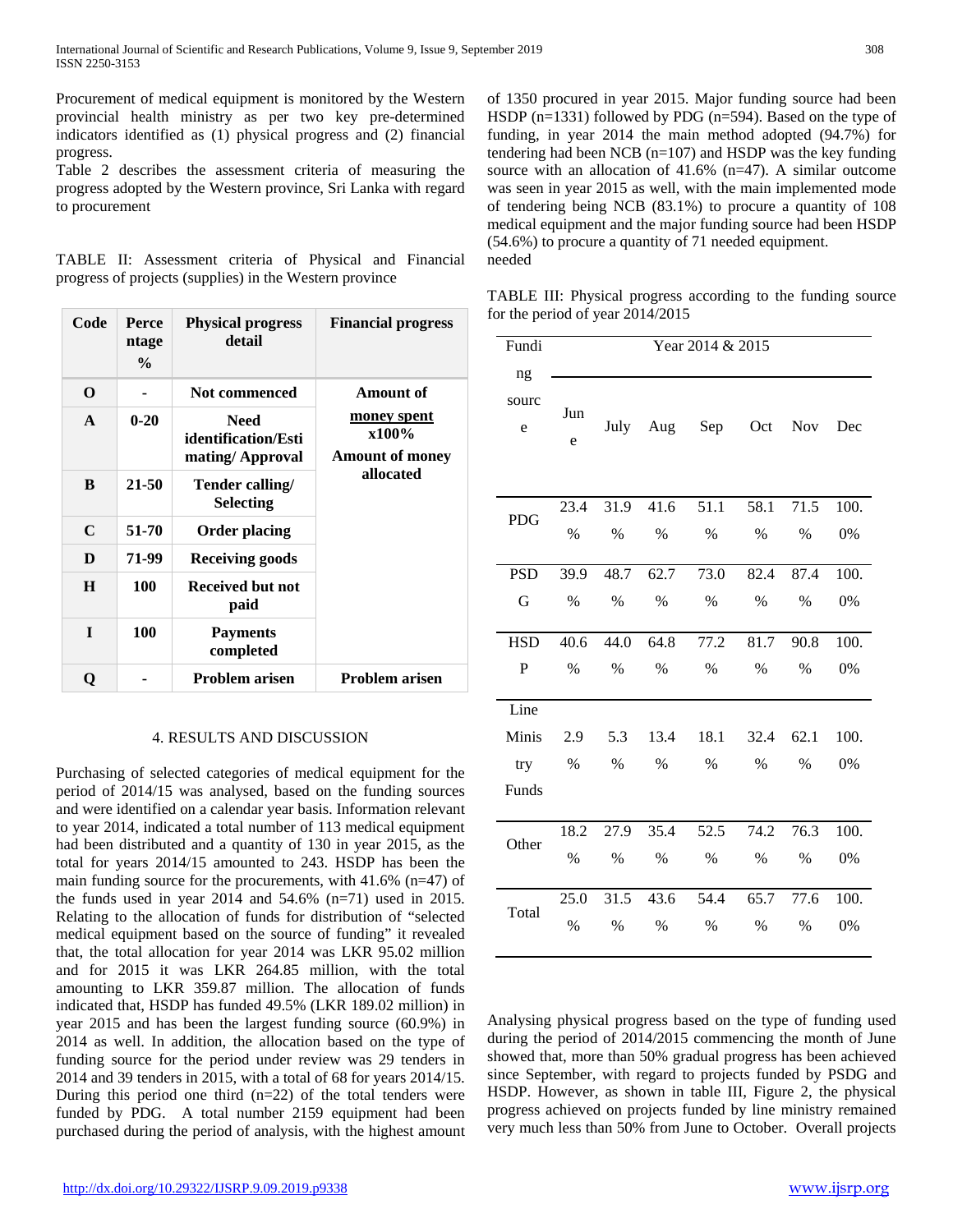procured by funding sources such as PDG, PSDG (provincial grants) and HSDP showed a physical progress of 25% and more in the month of June, during which period the tenders were being called. Thereafter, gradual progression indicated 100% achievement by December.



Fig 2. Analysis of Physical Progress 2014/2015

The financial progress analysis, according to the funding source for the same period in 2014/2015 revealed that, in the month of November HSDP funded projects showed a progress of 54.8% while projects funded by line ministry indicated the least progress with 1.6%. However, at the end of the period under review (i.e. December), same projects showed a significant progress of 89.5% as shown in table IV, Figure 3 but failed to achieve 100%, as achieved by all other projects funded by other funding sources. The underachievement has been attributed to the suppliers' delay in dispatching the ordered equipment.



Fig 3. Analysis of Financial Progress 2014/2015

TABLE IV: Financial progress according to the funding source for the period of year 2014/2015

|                                   | Year 2014 & 2015 |          |          |                |             |                                           |              |
|-----------------------------------|------------------|----------|----------|----------------|-------------|-------------------------------------------|--------------|
| Fun<br>ding<br>sour<br>ce         | Jun<br>e         | July     | Au<br>g  | <b>Se</b><br>p | Oct         | N <sub>o</sub><br>$\overline{\mathsf{V}}$ | Dec          |
| <b>PDG</b>                        | 0.0              | 0.0      | 0.0      | 7.2            | 14.         | 27.                                       | 100.         |
|                                   | %                | %        | $\%$     | %              | 3%          | 8%                                        | 0%           |
| <b>PSD</b>                        | 0.0              | 0.0      | 0.0      | 12.            | 25.         | 45.                                       | 100.         |
| G                                 | %                | %        | %        | 5%             | 0%          | 9%                                        | 0%           |
| <b>HSD</b>                        | 0.0              | 0.0      | 6.4      | 17.            | 17.         | 54.                                       | 100.         |
| $\mathbf P$                       | %                | %        | %        | 0%             | 7%          | 8%                                        | 0%           |
| Line<br>Mini<br>stry<br>Fun<br>ds | 0.0<br>$\%$      | 0.0<br>% | 0.0<br>% | 0.0<br>$\%$    | 1.6<br>$\%$ | 1.6<br>%                                  | 89.5<br>$\%$ |
| Othe                              | 0.0              | 0.0      | 0.0      | 0.0            | 7.2         | 7.2                                       | 100.         |
| r                                 | %                | $\%$     | %        | $\%$           | %           | %                                         | 0%           |
| Tota                              | 0.0              | 0.0      | 1.3      | 7.3            | 13.         | 27.                                       | 97.9         |
| 1                                 | %                | %        | %        | %              | 1%          | 4%                                        | %            |

Based on all funding sources overall rapid progress was seen from November (27.4%) to December (97.9%) which, also shows the rapidity or the hurriedness to finish the projects on time, to complete the procurement process. Such a situation, may well lead to unexpected risks and susceptibilities in the procurement process, which could have an impact on the quality of the purchased medical equipment.

## 5. CONCLUSION

This study revealed various factors which, have had an impact on the orderliness and timeliness of the procurement process of medical equipment at the RDHS, Gampaha, Sri Lanka in years 2014 and 2015 which, in turn had an impact on the physical and financial progress of the overall process completion. The study revealed that, the procurement process of the RDHS, Gampaha, Sri Lanka has been mainly impacted by three sub stages namely (1)project approval stage (2) equipment receiving stage and (3) technical evaluation stage. The most affected was the planning stage in the project approval phase, as a longer duration of time has been taken to complete the required tasks. Stringent government regulations introduced by policy makers could influence in solving the current issues and thereby, expedite the overall process. Active management and monitoring of the